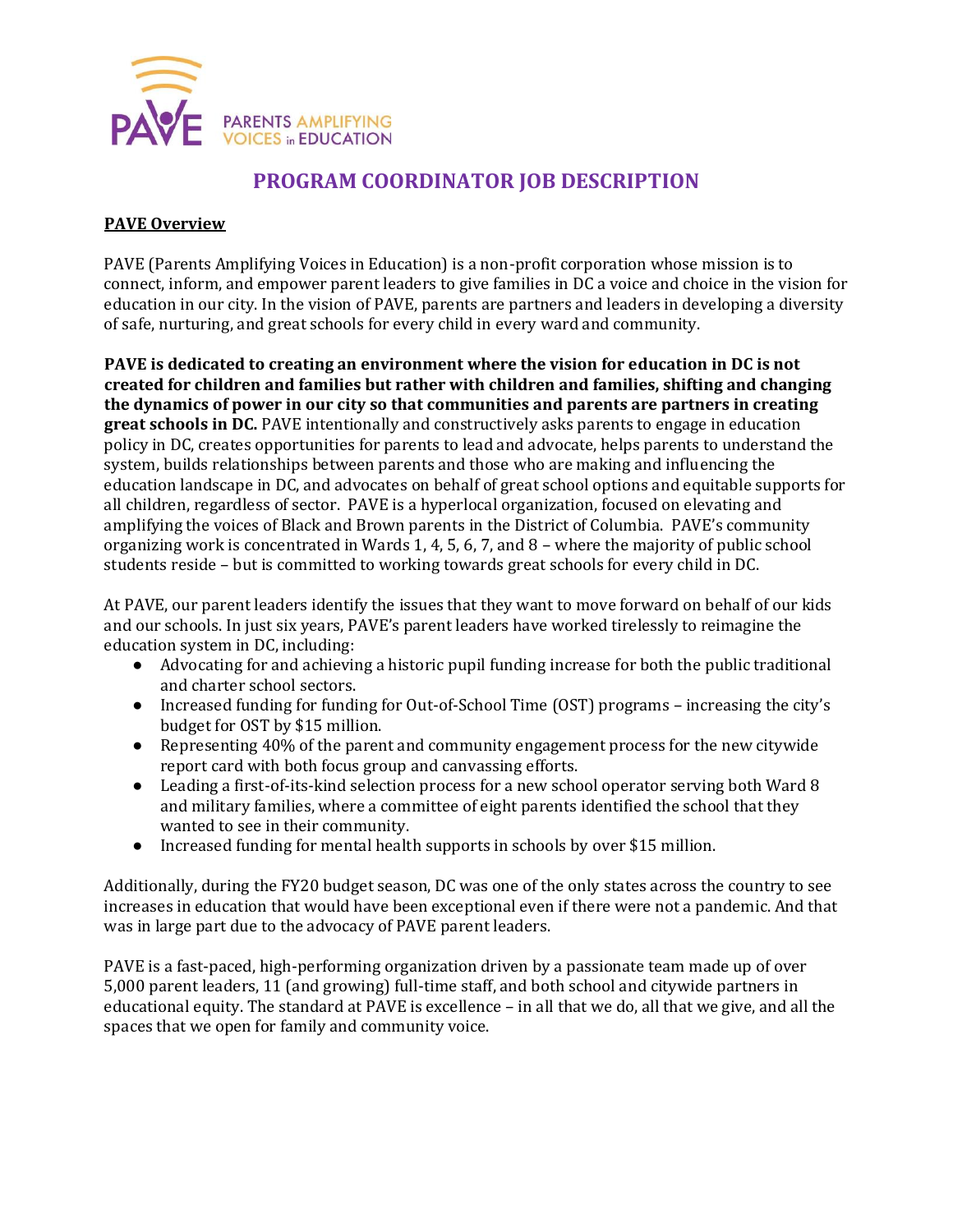

Reporting to the Director of Policy and Advocacy, the Program Coordinator is an integral part of the PAVE team, responsible for helping to reimagine the D.C. education system in partnership with a representative diversity (racial, socio-economic, geographic, school sectors) of parent leaders.

The Program Coordinator will bring expertise in community engagement and leadership development to the Policy and Advocacy team, elevating this knowledge in team check ins, daily practices, and professional development opportunities across the organization. Their work will focus on developing parents' leadership and skills around organizing, policy, and advocacy, as well as a robust system of tracking parent leadership growth and actions to ensure equitable representation in all of PAVE's work.

The Program Coordinator will also be tasked with supporting the Director of Policy and Advocacy on project management, executing campaign strategy, and data management.

Working in close collaboration on the ground in targeted Wards and communities with PAVE's parent leaders, the Program Coordinator will continue PAVE's track record of achieving a wide range of goals including:

- **Growing** the PAVE network of Emerging Parent Leaders and Active Parent Leaders
- **Developing** PAVE parent leaders to be strong advocates for kids in the education system

● **Increasing** parent voice throughout the education system through parent leadership development, strong networks of PAVE partners (schools and community organizations), and systems leaders who are committed to parents as leaders.

Successful candidates will share our vision for parents as partners and leaders in developing a diversity of safe, nurturing, and great schools for every child in every ward and community, regardless of public school sector (DCPS or charter).

#### **Responsibilities**

- **Parent Engagement**
	- o *Parent and Family Engagement in Targeted Wards and Communities.*
		- Build strong relationships with parent leaders across wards through effective 1:1 practices.
		- Be a strong local presence in the community through in-person events, social media, canvassing, and tabling, amongst other tactics, to identify opportunities to grow trust between PAVE and DC's communities.
		- Facilitate and present content at parent and partner meetings.
	- o *Grow Parent Leaders through Transformational Moments.*
		- Develop and expand the number and diversity of parent leaders in targeted Wards and communities, proactively identifying demographic gaps in the PAVE parent leader network.
		- Support parent leaders in growing as organizers in their own communities and in the PAVE parent leader network.
		- Work closely with the Policy, Advocacy, and Communications departments to identify targeted opportunities (focus groups, blogs, op/eds, testimonies, campaign actions, PLE boards) for parents to elevate their leadership.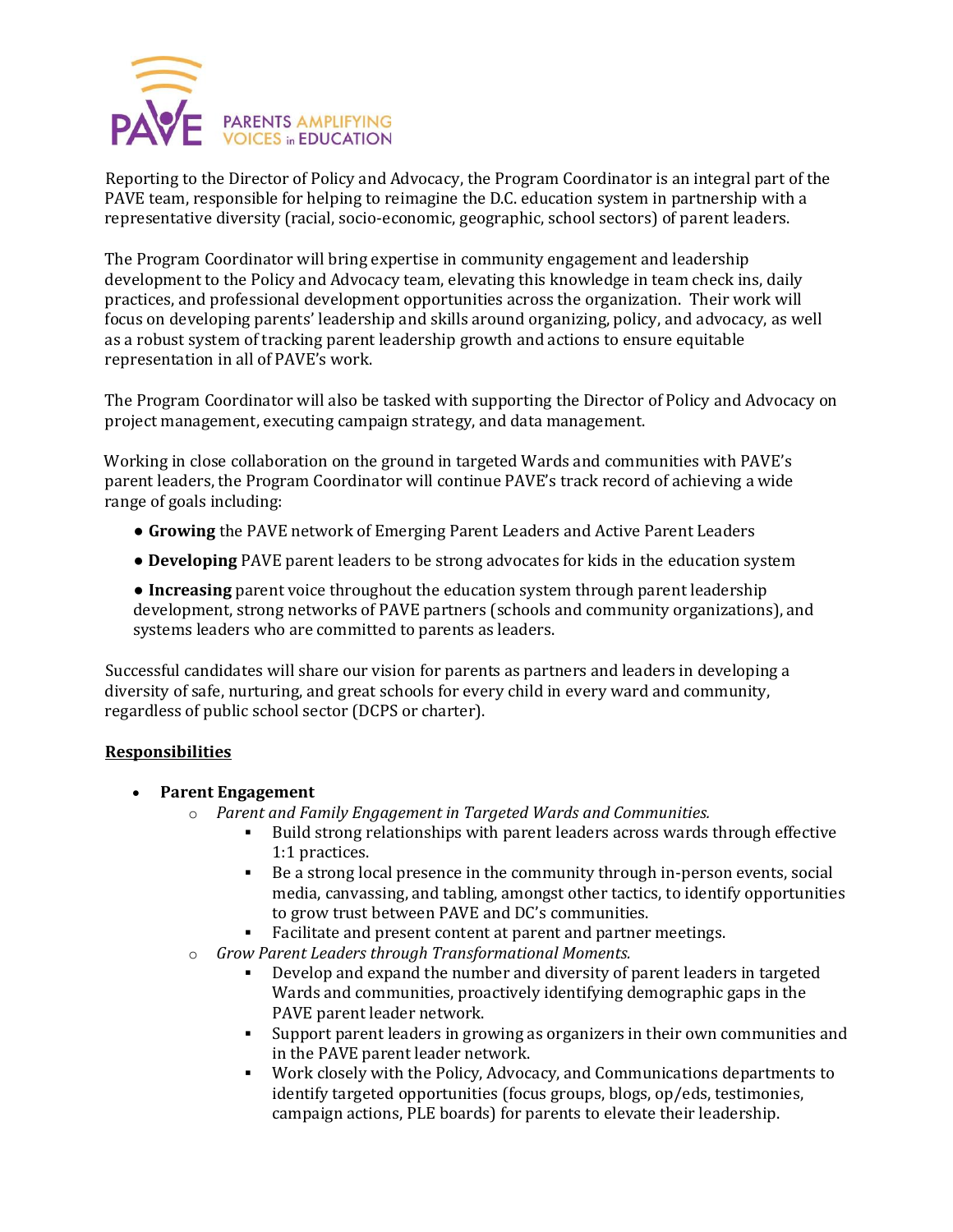

- Build Profiles of a Parent Leader for parents in the target Wards and provide feedback to other team members in building parent profiles.
- Support parents with leadership actions, including but not limited to writing testimony for a public hearing, speaking at events with system and community leaders, hosting a house meeting, etc.

### • **Data Compliance and Coordination**

#### o *Data Entry.*

- Track all parent engagement event attendances and interactions including 1:1s, phone calls, texts in PAVE's Salesforce database.
- Help to identify issues in data collection across the Policy and Advocacy and Comms team raising them immediately with the Director, and the Ops & Systems teams as needed.
- o *Identifying Data Trends.*
	- Working with the Director, review data dashboards and parent network reports in SalesForce regularly.
	- Execute plans to improve data practices in order to reach ambitious goals for parent actions.

## • **Project Coordination**

- o *Issue-based Campaigns.*
	- Support the Director and the Policy and Advocacy department to execute work plans, ensuring deep and diverse parent leader engagement on issue-based campaigns.
- Achieving Strategic Goals.
	- Support the Director in tracking strategic goals for the department and building comprehensive plans to address gaps quarterly.
	- Meet goals for parent actions centering equity of voice and representation

#### **Assist the Director of Policy and Advocacy in other matters as identified and assigned.**

#### **Qualifications**

The Program Coordinator will be thoroughly committed to PAVE's mission and should possess a background in community organizing, leadership development, and program coordination. Successful candidates thrive in fast-paced, dynamic work environments, and seek out opportunities to work in close collaboration with staff, parents, and community members. Candidates with experience in highperforming start-ups are preferred.

The Program Coordinator must keep their work grounded in the experiences of the parent leaders PAVE serves, keep their work centered in principles of community-centered policy, and ensure that the way we communicate about our work elevates Black and Brown parents as policy experts. Ideal candidates must have a commitment to the District of Columbia and to the voices of Black and Brown parents, with a focus on making sure that historically marginalized communities have a voice in systems. We seek team members who are unafraid to tackle issues of race & equity both internally and externally with the system.

Concrete demonstrable experience and other qualifications include: